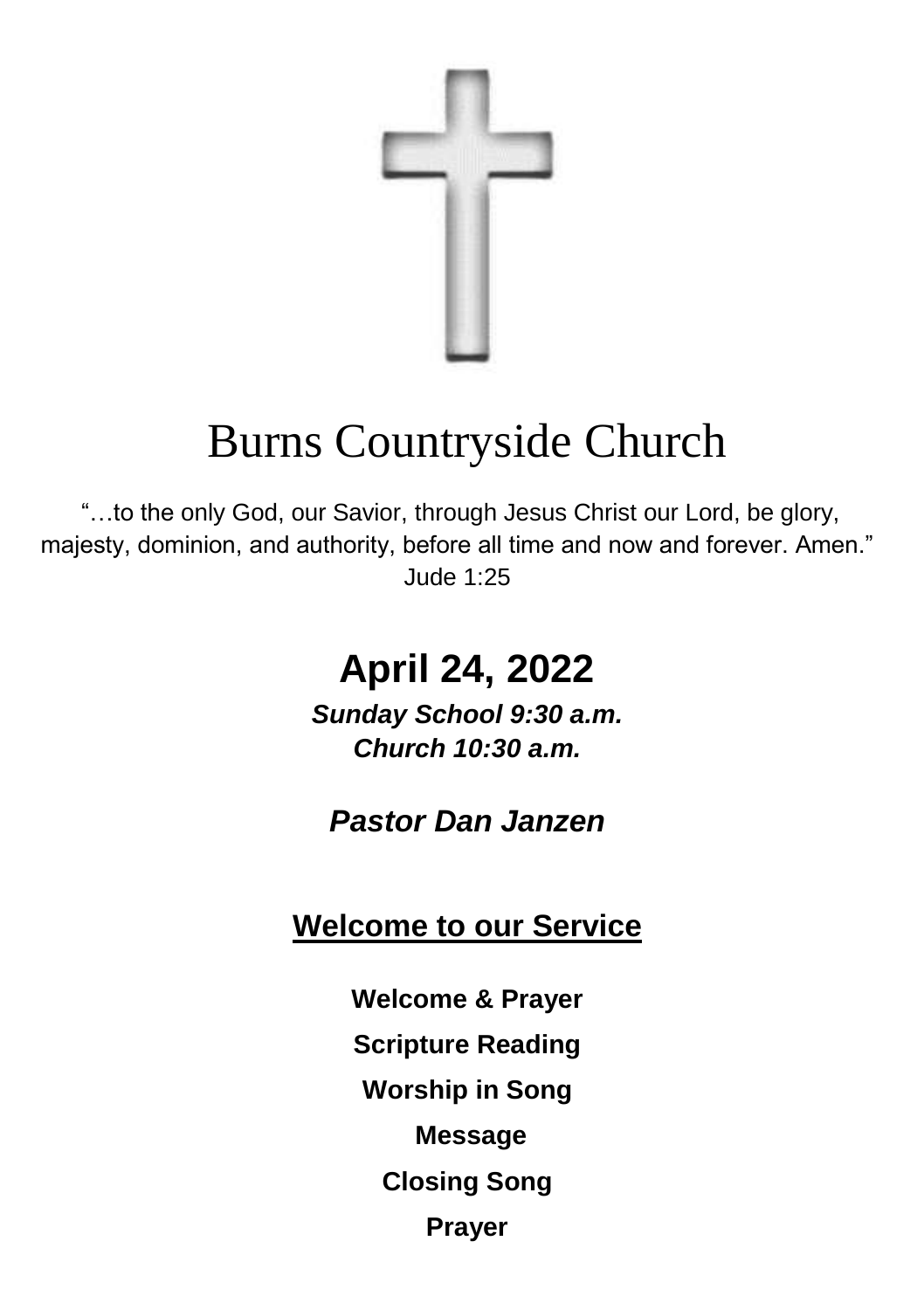#### **Today & Announcements**

- Service Leader: Dan Walker
- Offering today: Missions
- Scripture reading: Isaiah 43:16-21 Andy Hansen

#### **This Week**

- **Tuesday 6:00 a.m.**  Men's Bible Study
- **Wednesday- 6:30 p.m. - 8:00 p.m.**  Youth Group *Sticks and*  Twigs – 7<sup>th</sup> through 12<sup>th</sup> grade

### **Upcoming**

- **June 6-10-** Vacation Bible School
- **May 5 -** Board Meeting

#### **Prayer Requests/Praises**

- ❖ Our country, our town, our church (and leaders)
- ❖ Ukrainian/Russian conflict & conflicts around the world
- ❖ Josh Morgan

.

- ❖ Harold Lefert
- ❖ Donovan Funk
- ❖ Niomi Thompson
- ❖ Cathy Westfall (Crane)
- ❖ Roberta Tull cancer
- ❖ Eli Parker Jantz family
- ❖ Graber Ministries
- ❖ Melanie's niece Laura
- ❖ Gina Britton
- ❖ Bible School
- ❖ Youth dependence upon God for wisdom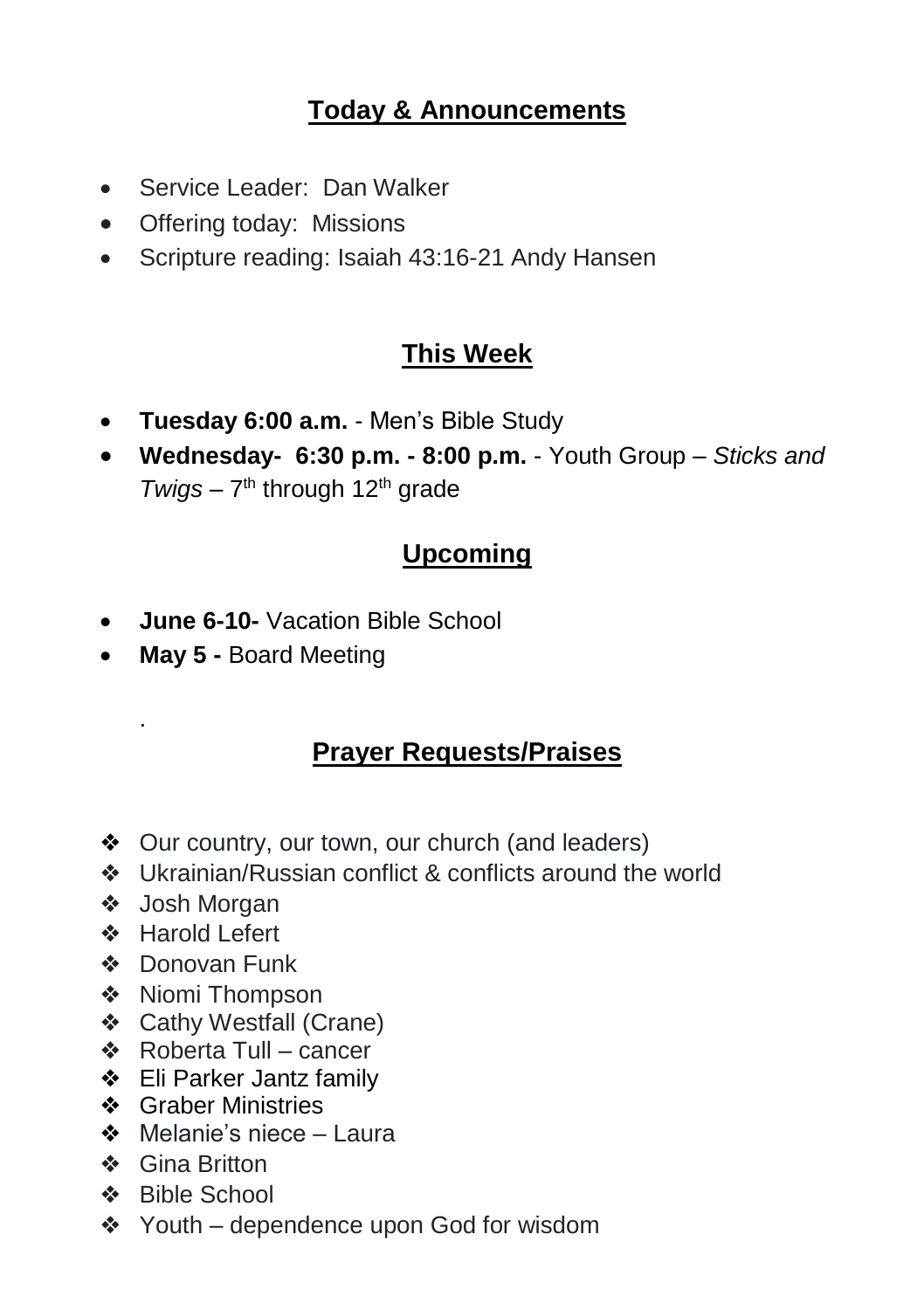#### **Missionaries**

- $\geq$  Dave and Eileen Barkman Japan
- $\triangleright$  Rudi and Beth Fehr Missouri
- $\triangleright$  Cory and Leslie Young Golden Spur Ministry
- $\triangleright$  Dennis and Cindy Wiens Middle East Sat 7
- $\triangleright$  Youth Group and Leaders

### *Interested in joining the church or questions: Contact Pastor Dan*

Cell: 316-804-5143 [daniel.b.janzen@gmail.com](mailto:daniel.b.janzen@gmail.com) burnscountrysidechurch@gmail.com

*Give online & see upcoming events*

#### **wwww.burnscountrysidechurch.org**

**Church Elders/Shepherds**

Glenn Langenegger (Chairman), Larry Goodwin, Dan Walker, Todd Wiebe

# **Verse of the Week**:

Acts 11:17

So if God gave them the same gift he gave us who believed in the Lord Jesus Christ, who was I to think that I could stand in God's way?" (NIV)